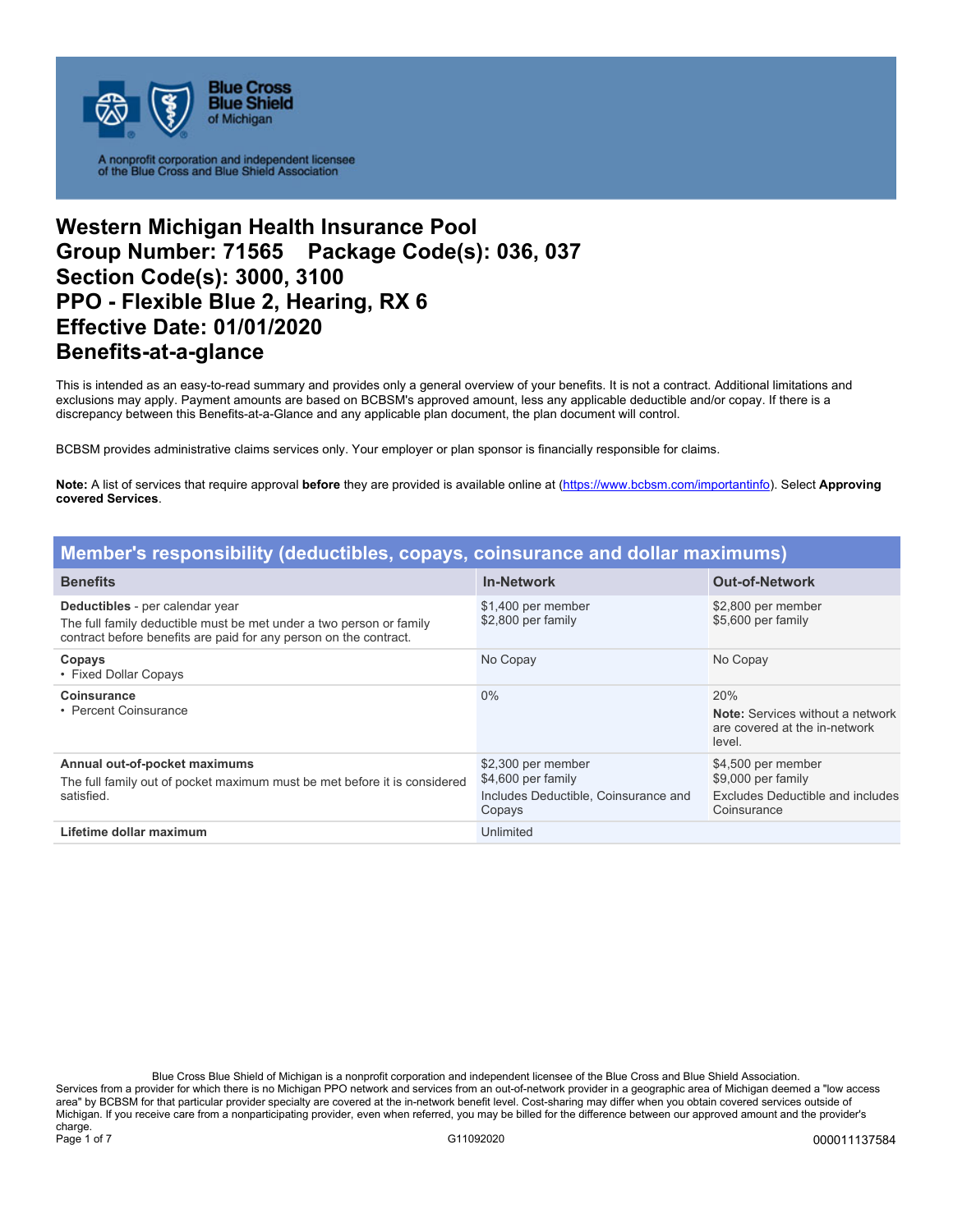| <b>Preventive Care Services</b>                                                                                                                                                                                                                                                                                 |                   |                                |
|-----------------------------------------------------------------------------------------------------------------------------------------------------------------------------------------------------------------------------------------------------------------------------------------------------------------|-------------------|--------------------------------|
| <b>Benefits</b>                                                                                                                                                                                                                                                                                                 | <b>In-Network</b> | <b>Out-of-Network</b>          |
| Health Maintenance Exam - one per calendar year                                                                                                                                                                                                                                                                 | Covered - 100%    | <b>Not Covered</b>             |
| Routine Physical Related Test X-Rays, EKG and lab procedures<br>performed as part of the health maintenance exam                                                                                                                                                                                                | Covered - 100%    | Not Covered                    |
| Annual Gynecological Exam - two per calendar year, in addition to health<br>maintenance exam                                                                                                                                                                                                                    | Covered - 100%    | Not Covered                    |
| Pap Smear Screening - one per calendar year                                                                                                                                                                                                                                                                     | Covered - 100%    | Not Covered                    |
| Mammography Screening - one per calendar year<br>includes 3D Mammography                                                                                                                                                                                                                                        | Covered - 100%    | Covered - 80% after deductible |
| Contraceptive Methods and Counseling                                                                                                                                                                                                                                                                            | Covered - 100%    | <b>Not Covered</b>             |
| Prostate Specific Antigen (PSA) screening - one per calendar year                                                                                                                                                                                                                                               | Covered - 100%    | <b>Not Covered</b>             |
| Endoscopic Exams - one per calendar year                                                                                                                                                                                                                                                                        | Covered - 100%    | Covered - 80% after deductible |
| Well Child Care<br>• 8 visits, birth through 12 months<br>• 6 visits, 13 months through 23 months<br>• 6 visits, 24 months through 35 months<br>• 2 visits, 36 months through 47 months<br>Visits beyond 47 months are limited to one per member per calendar year<br>under the health maintenance exam benefit | Covered - 100%    | Not Covered                    |
| Immunizations - pediatric and adult                                                                                                                                                                                                                                                                             | Covered - 100%    | Not Covered                    |

| <b>Physician Office Services</b>                                                                                              |                                 |                                |
|-------------------------------------------------------------------------------------------------------------------------------|---------------------------------|--------------------------------|
| <b>Benefits</b>                                                                                                               | <b>In-Network</b>               | <b>Out-of-Network</b>          |
| <b>Office Visits</b>                                                                                                          | Covered - 100% after deductible | Covered - 80% after deductible |
| <b>Telemedicine Visits</b>                                                                                                    | Covered - 100% after deductible | Covered - 80% after deductible |
| <b>Blue Cross Online Visits</b><br>Note: Services are payable when rendered through Blue Cross Online<br>Visits <sup>SM</sup> | Covered - 100% after deductible | Not Covered                    |
| <b>Office Consultations</b>                                                                                                   | Covered - 100% after deductible | Covered - 80% after deductible |
| <b>Pre-Surgical Consultations</b>                                                                                             | Covered - 100% after deductible | Covered - 80% after deductible |

| <b>Emergency Medical Care</b>                          |                                 |                                 |
|--------------------------------------------------------|---------------------------------|---------------------------------|
| <b>Benefits</b>                                        | <b>In-Network</b>               | <b>Out-of-Network</b>           |
| Hospital Emergency Room<br>Qualified medical emergency | Covered - 100% after deductible | Covered - 100% after deductible |
| Non-Emergency use of the Emergency Room                | Not Covered                     | Not Covered                     |
| <b>Facility Urgent Care Services</b>                   | Covered - 100% after deductible | Covered - 80% after deductible  |
| Physician Urgent Care Services                         | Covered - 100% after deductible | Covered - 80% after deductible  |
| Ambulance Services - Medically Necessary Transport     | Covered - 100% after deductible | Covered - 100% after deductible |

| <b>Diagnostic Services</b>                       |                                 |                                |
|--------------------------------------------------|---------------------------------|--------------------------------|
| <b>Benefits</b>                                  | <b>In-Network</b>               | <b>Out-of-Network</b>          |
| MRI, MRA, PET and CAT Scans and Nuclear Medicine | Covered - 100% after deductible | Covered - 80% after deductible |
| Diagnostic Tests, X-rays, Laboratory & Pathology | Covered - 100% after deductible | Covered - 80% after deductible |
| Radiation Therapy and Chemotherapy               | Covered - 100% after deductible | Covered - 80% after deductible |

Blue Cross Blue Shield of Michigan is a nonprofit corporation and independent licensee of the Blue Cross and Blue Shield Association. Services from a provider for which there is no Michigan PPO network and services from an out-of-network provider in a geographic area of Michigan deemed a "low access area" by BCBSM for that particular provider specialty are covered at the in-network benefit level. Cost-sharing may differ when you obtain covered services outside of Michigan. If you receive care from a nonparticipating provider, even when referred, you may be billed for the difference between our approved amount and the provider's charge. Page 2 of 7 Channel Communication of the Communication of Canada Communication of Canada Communication of Communication of Communication of Communication of Communication of Communication of Communication of Communication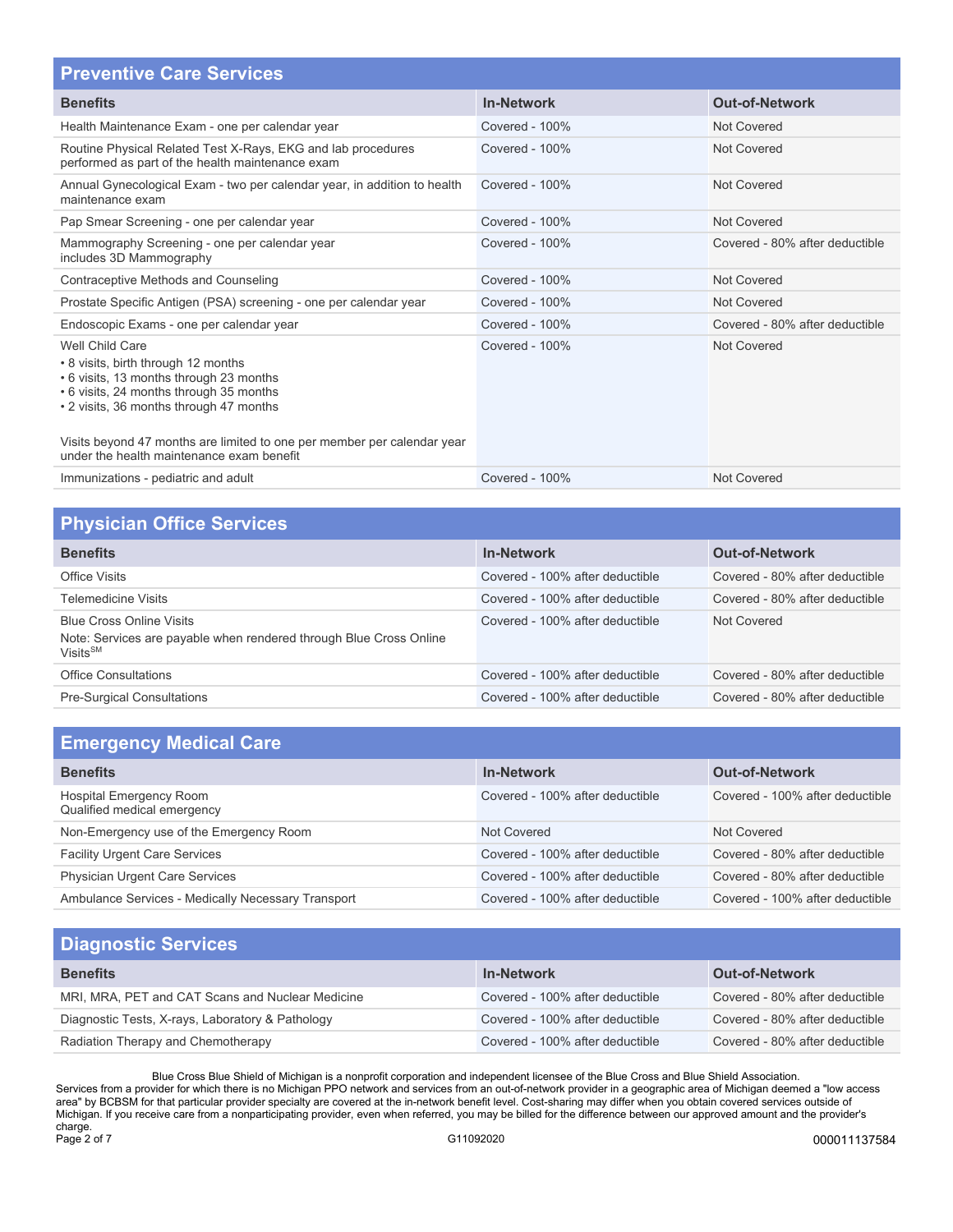| <b>Maternity Services Provided by a Physician</b> |                                 |                                |
|---------------------------------------------------|---------------------------------|--------------------------------|
| <b>Benefits</b>                                   | <b>In-Network</b>               | <b>Out-of-Network</b>          |
| <b>Prenatal Care Visits</b>                       | Covered - 100%                  | Covered - 80% after deductible |
| <b>Postnatal Care Visits</b>                      | Covered - 100% after deductible | Covered - 80% after deductible |
| Delivery and Nursery Care                         | Covered - 100% after deductible | Covered - 80% after deductible |

| <b>Hospital Care</b>                                                                                        |                                 |                                |
|-------------------------------------------------------------------------------------------------------------|---------------------------------|--------------------------------|
| <b>Benefits</b>                                                                                             | <b>In-Network</b>               | <b>Out-of-Network</b>          |
| Semi-Private Room, Inpatient Physician Care, General Nursing Care,<br><b>Hospital Services and Supplies</b> | Covered - 100% after deductible | Covered - 80% after deductible |
| Inpatient Medical Care                                                                                      | Covered - 100% after deductible | Covered - 80% after deductible |

| <b>Alternatives to Hospital Care</b>                                        |                                 |                                 |
|-----------------------------------------------------------------------------|---------------------------------|---------------------------------|
| <b>Benefits</b>                                                             | <b>In-Network</b>               | <b>Out-of-Network</b>           |
| Hospice Care                                                                | Covered - 100% after deductible | Covered - 100% after deductible |
| Home Health Care                                                            | Covered - 100% after deductible | Covered - 100% after deductible |
| <b>Skilled Nursing</b><br>Limited to a maximum of 90 days per calendar year | Covered - 100% after deductible | Covered - 100% after deductible |

| <b>Surgical Services</b>                                        |                                 |                                               |
|-----------------------------------------------------------------|---------------------------------|-----------------------------------------------|
| <b>Benefits</b>                                                 | <b>In-Network</b>               | <b>Out-of-Network</b>                         |
| Surgery (includes related surgical services)                    | Covered - 100% after deductible | Covered - 80% after deductible                |
| <b>Bariatric Surgery</b>                                        | Covered - 100% after deductible | Covered - 80% after deductible                |
| Oral Surgery<br>Wisdom teeth extractions                        | Covered - 100% after deductible | Covered - 100% after in-network<br>deductible |
| Sterilization - males only<br>excludes reversal sterilization   | Covered - 100% after deductible | Covered - 80% after deductible                |
| Sterilization - females only<br>excludes reversal sterilization | Covered - $100\%$               | Covered - 80% after deductible                |

| <b>Human Organ Transplants</b>                                                                                                                |                                 |                                                |
|-----------------------------------------------------------------------------------------------------------------------------------------------|---------------------------------|------------------------------------------------|
| <b>Benefits</b>                                                                                                                               | <b>In-Network</b>               | <b>Out-of-Network</b>                          |
| Specified Organ Transplants<br>In designated facilities only, when coordinated through BCBSM Human<br>Organ Transplant Program (800-242-3504) | Covered - 100% after deductible | Not covered except in designated<br>facilities |
| Kidney, Cornea, Bone Marrow and Skin                                                                                                          | Covered - 100% after deductible | Covered - 80% after deductible                 |

# **Behavioral Health Services (Mental Health and Substance Use Disorder)**

| <b>Benefits</b>                                                                                                                                   | <b>In-Network</b>                                                                                     | <b>Out-of-Network</b>                                                           |
|---------------------------------------------------------------------------------------------------------------------------------------------------|-------------------------------------------------------------------------------------------------------|---------------------------------------------------------------------------------|
| Inpatient Mental Health Care and Substance Use Disorder Treatment                                                                                 | Covered - 100% after deductible                                                                       | Covered - 80% after deductible                                                  |
| Outpatient Mental Health Care and Substance Use Disorder Treatment<br>• Telemedicine Mental Health Care<br>• Blue Cross Online Mental Health Care | Covered - 100% after deductible<br>Covered - 100% after deductible<br>Covered - 100% after deductible | Covered - 80% after deductible<br>Covered - 80% after deductible<br>Not Covered |

Blue Cross Blue Shield of Michigan is a nonprofit corporation and independent licensee of the Blue Cross and Blue Shield Association. Services from a provider for which there is no Michigan PPO network and services from an out-of-network provider in a geographic area of Michigan deemed a "low access area" by BCBSM for that particular provider specialty are covered at the in-network benefit level. Cost-sharing may differ when you obtain covered services outside of Michigan. If you receive care from a nonparticipating provider, even when referred, you may be billed for the difference between our approved amount and the provider's charge.<br>Page 3 of 7 Page 3 of 7 G11092020 **G11092020** G11092020 **G11092020** G11092020 G11092020 G11092020 COOSTABLE TO BLE TO BLE TO BLE TO BLE TO BLE TO BLE TO BLE TO BLE TO BLE TO BLE TO BLE TO BLE TO BLE TO BLE TO BLE TO BLE TO BLE TO BLE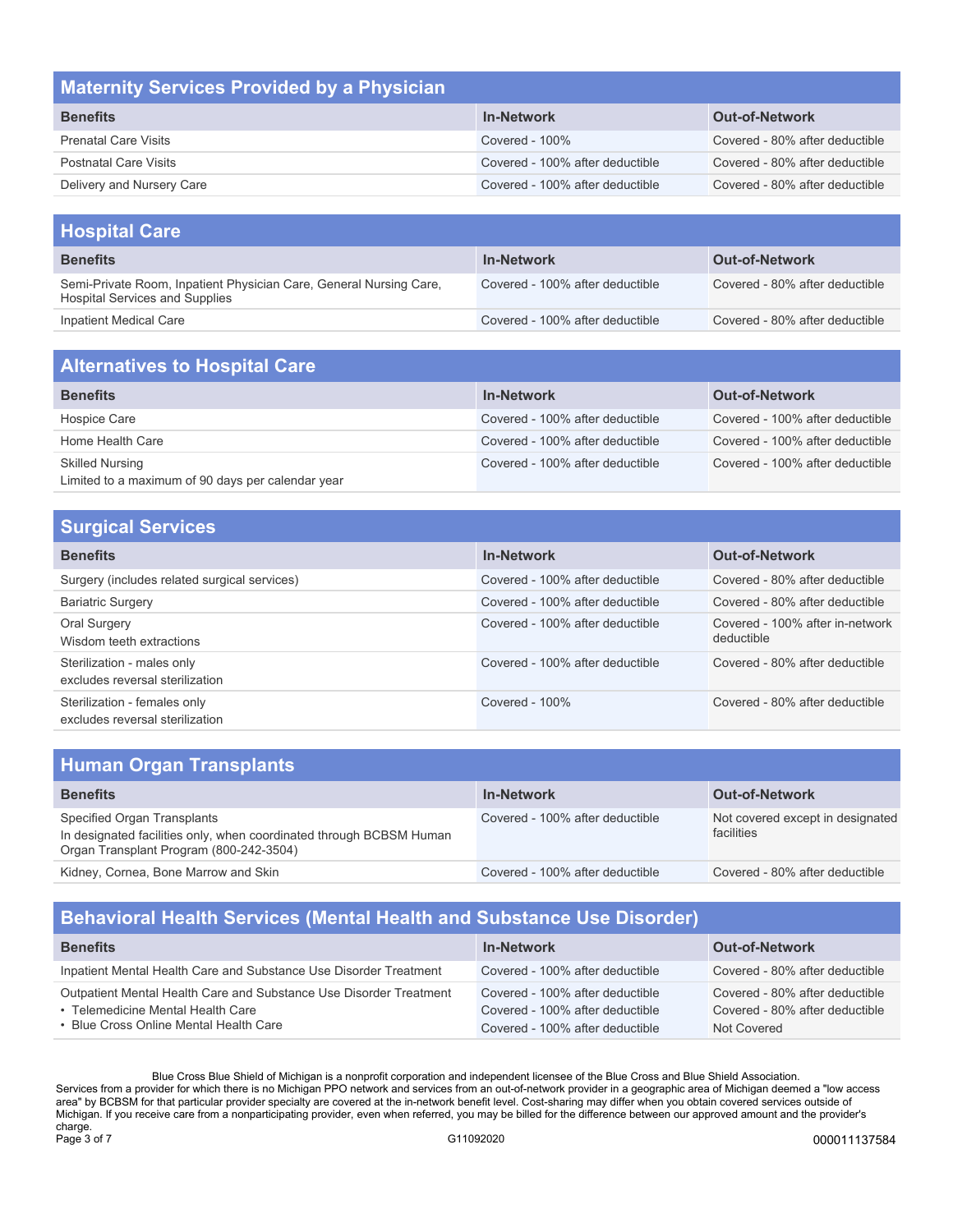| Autism Spectrum Disorders, Diagnoses and Treatment - Up to and including age 18                                                                                                                                                                                                |                                 |                                |
|--------------------------------------------------------------------------------------------------------------------------------------------------------------------------------------------------------------------------------------------------------------------------------|---------------------------------|--------------------------------|
| <b>Benefits</b>                                                                                                                                                                                                                                                                | <b>In-Network</b>               | <b>Out-of-Network</b>          |
| Applied Behavioral Analysis (ABA)<br>Pre-authorization required<br><b>Note:</b> Diagnosis of an autism spectrum disorder and a treatment<br>recommendation for ABA services must be obtained by an approved<br>autism evaluation center (AAEC) prior to seeking ABA treatment. | Covered - 100% after deductible | Covered - 80% after deductible |
| Physical, Occupational and Speech Therapy<br>Physical, Occupational and Speech therapy with an autism diagnosis is<br>unlimited                                                                                                                                                | Covered - 100% after deductible | Covered - 80% after deductible |
| <b>Nutritional Counseling</b>                                                                                                                                                                                                                                                  | Covered - 100% after deductible | Covered - 80% after deductible |
|                                                                                                                                                                                                                                                                                |                                 |                                |

#### **Other Covered Services**

| <b>Benefits</b>                                                                                            | <b>In-Network</b>               | <b>Out-of-Network</b>          |
|------------------------------------------------------------------------------------------------------------|---------------------------------|--------------------------------|
| Cardiac Rehabilitation                                                                                     | Covered - 100% after deductible | Covered - 80% after deductible |
| <b>Chiropractic Spinal Manipulation</b><br>Limited to a maximum of 24 visits per member, per calendar year | Covered - 100% after deductible | Covered - 80% after deductible |
| Durable Medical Equipment                                                                                  | Covered - 100% after deductible | Covered - 80% after deductible |
| Prosthetic and Orthotic Devices                                                                            | Covered - 100% after deductible | Covered - 80% after deductible |
| Diabetic Supplies<br>Test Strips, Lancets, Needles and Syringes                                            | Covered - 100% after deductible | Covered - 80% after deductible |
| <b>Private Duty Nursing Care</b>                                                                           | Covered - 80% after deductible  | Covered - 80% after deductible |
| Allergy Testing and Therapy                                                                                | Covered - 100% after deductible | Covered - 80% after deductible |
| <b>Facility Clinic Visit</b>                                                                               | Covered - 100% after deductible | Covered - 80% after deductible |

| <b>Therapy Services</b>                                                                                   |                                 |                                |
|-----------------------------------------------------------------------------------------------------------|---------------------------------|--------------------------------|
| <b>Benefits</b>                                                                                           | <b>In-Network</b>               | <b>Out-of-Network</b>          |
| Physical, Occupational and Speech Therapy<br>Limited to a combined maximum of 60 visits per calendar year | Covered - 100% after deductible | Covered - 80% after deductible |

Blue Cross Blue Shield of Michigan is a nonprofit corporation and independent licensee of the Blue Cross and Blue Shield Association. Services from a provider for which there is no Michigan PPO network and services from an out-of-network provider in a geographic area of Michigan deemed a "low access area" by BCBSM for that particular provider specialty are covered at the in-network benefit level. Cost-sharing may differ when you obtain covered services outside of Michigan. If you receive care from a nonparticipating provider, even when referred, you may be billed for the difference between our approved amount and the provider's charge.<br>Page 4 of 7 Page 4 of 7 G11092020 000011137584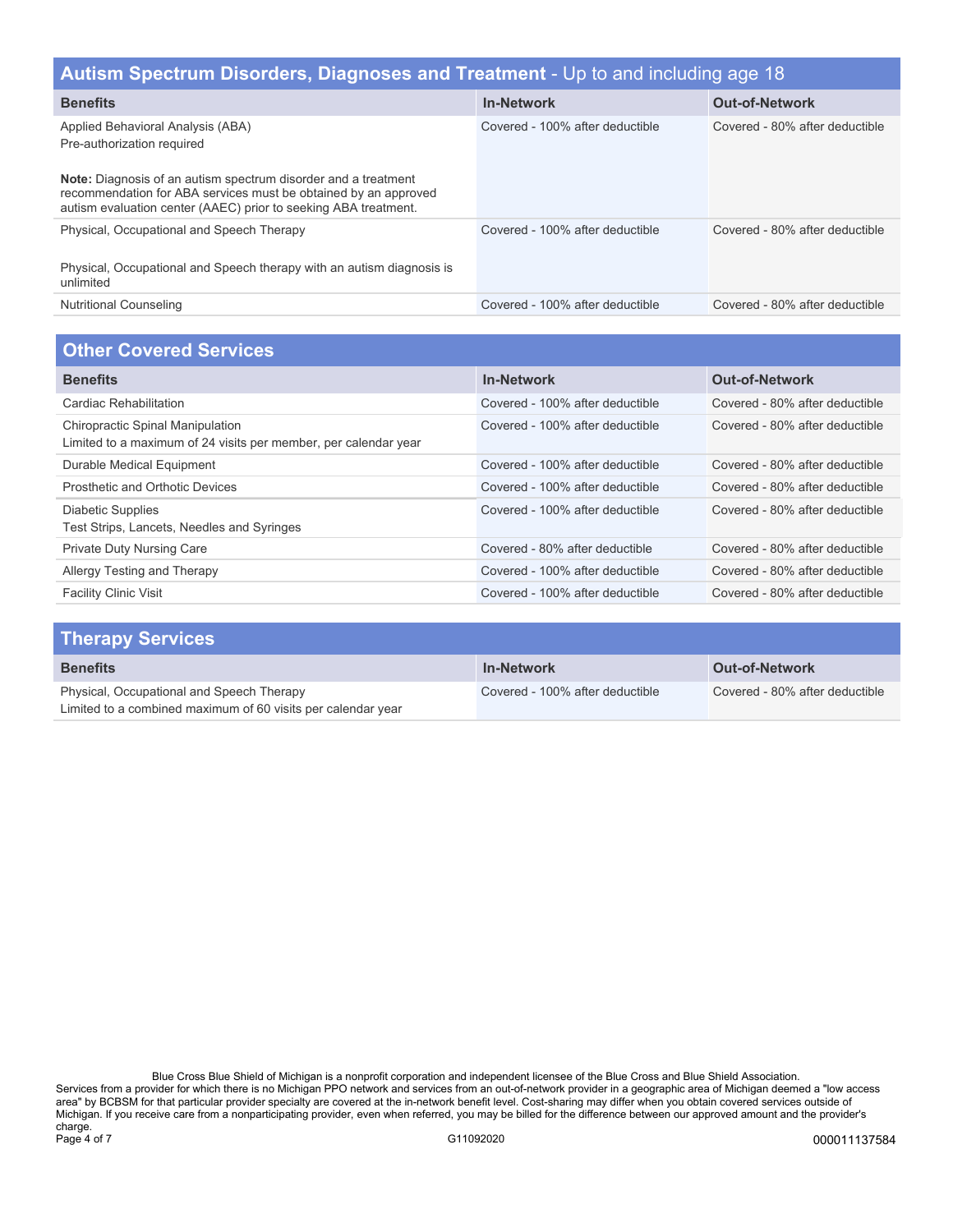

A nonprofit corporation and independent licensee<br>of the Blue Cross and Blue Shield Association

### **Western Michigan Health Insurance Pool Group Number: 71565 Package Code(s): 036, 037 Section Code(s): 3000, 3100 Hearing Care Coverage Effective Date: 01/01/2021 Benefits-at-a-glance**

This is intended as an easy-to-read summary and provides only a general overview of your benefits. It is not a contract. Additional limitations and exclusions may apply. Payment amounts are based on BCBSM's approved amount, less any applicable deductible and/or copay. If there is a discrepancy between this Benefits-at-a-Glance and any applicable plan document, the plan document will control.

BCBSM provides administrative claims services only. Your employer or plan sponsor is financially responsible for claims.

| Member's responsibility (coinsurance) |                               |                            |
|---------------------------------------|-------------------------------|----------------------------|
| <b>Benefits</b>                       | <b>Participating Provider</b> | Non-Participating Provider |
| Coinsurance                           | No Coinsurance                | Not Covered                |

#### **Covered services**

**To be payable, hearing care benefits must be received from a participating provider and in the order listed.**

| <b>Benefits</b>                                                                                                        | <b>Participating Provider</b> | <b>Non-Participating Provider</b> |
|------------------------------------------------------------------------------------------------------------------------|-------------------------------|-----------------------------------|
| <b>Frequency Limitation</b>                                                                                            | Once every 36 months          |                                   |
| Audiometric Exam                                                                                                       | Covered - 100%                | Not Covered                       |
| <b>Hearing Aid Evaluation</b>                                                                                          | Covered - 100%                | Not Covered                       |
| Hearing Aid                                                                                                            | Covered - 100%                | Not Covered                       |
| Member may be responsible for the difference in cost between our<br>approved amount and the charge of the hearing aid. |                               |                                   |
| <b>Hearing Aid Conformity Test</b>                                                                                     | Covered - 100%                | Not Covered                       |

Blue Cross Blue Shield of Michigan is a nonprofit corporation and independent licensee of the Blue Cross and Blue Shield Association.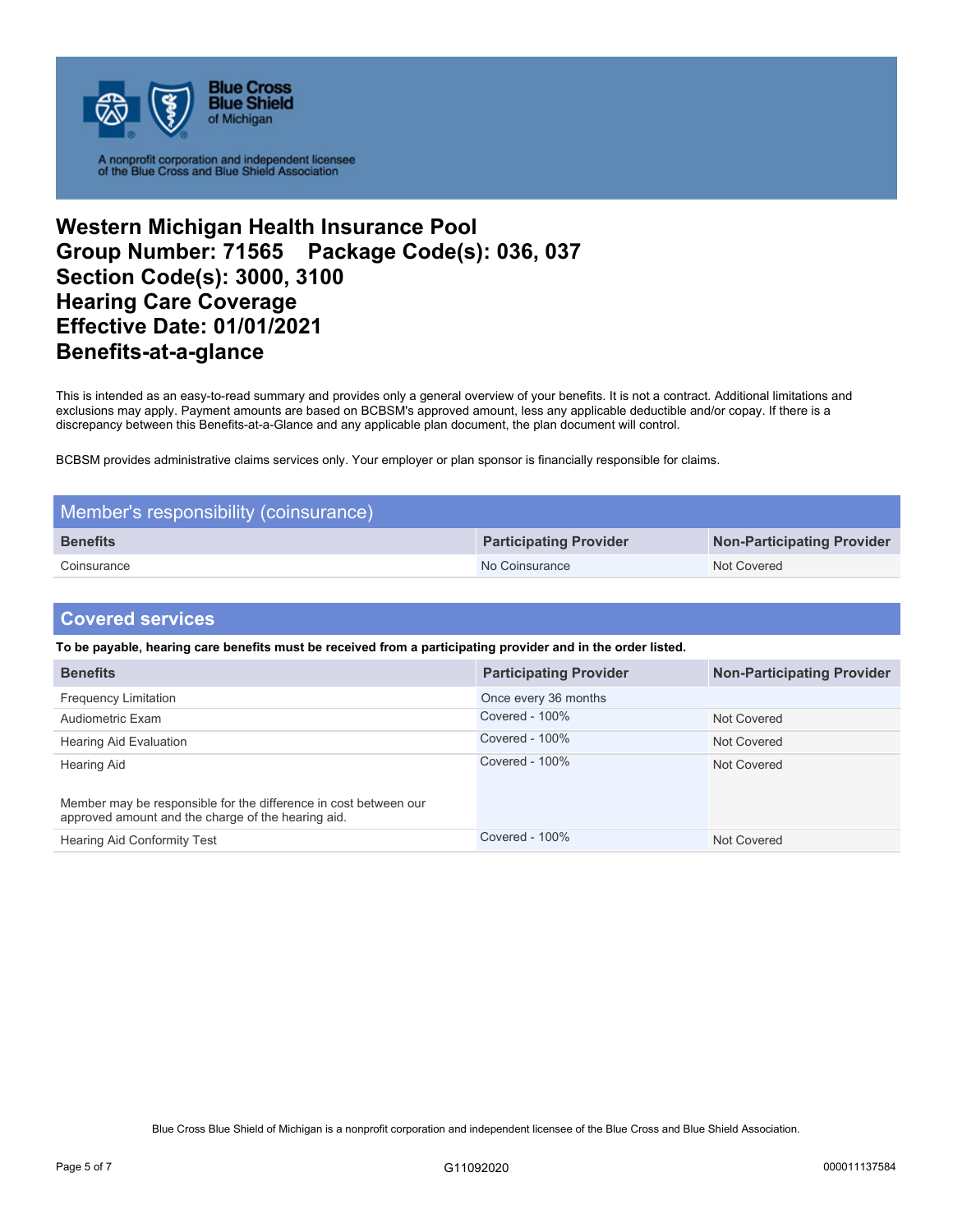

A nonprofit corporation and independent licensee<br>of the Blue Cross and Blue Shield Association

## **Western Michigan Health Insurance Pool Group Number: 71565 Package Code(s): 036, 037 Section Code(s): 3000, 3100 Prescription Drugs Effective Date: 01/01/2021 Benefits-at-a-glance**

This is intended as an easy-to-read summary and provides only a general overview of your benefits. It is not a contract. Additional limitations and exclusions may apply. Payment amounts are based on BCBSM's approved amount, less any applicable deductible and/or copay. If there is a discrepancy between this Benefits-at-a-Glance and any applicable plan document, the plan document will control.

BCBSM provides administrative claims services only. Your employer or plan sponsor is financially responsible for claims.

Your prescription drug copays, including mail order copays, may be subject to the same annual out-of-pocket maximum required under your medical coverage.

| Member's responsibility (copays and coinsurance amounts)                                                                                                                                           |                                                                                                                                                                                                                                                                                                                                                                                           |  |
|----------------------------------------------------------------------------------------------------------------------------------------------------------------------------------------------------|-------------------------------------------------------------------------------------------------------------------------------------------------------------------------------------------------------------------------------------------------------------------------------------------------------------------------------------------------------------------------------------------|--|
| <b>Benefits</b>                                                                                                                                                                                    | Coverage                                                                                                                                                                                                                                                                                                                                                                                  |  |
| Deductible                                                                                                                                                                                         | \$1,400 per individual<br>\$2,800 per family                                                                                                                                                                                                                                                                                                                                              |  |
| Retail - 30 day supply                                                                                                                                                                             | \$10 copay after deductible - Generic drugs<br>\$40 copay after deductible - Brand drugs<br>\$0 copay after deductible - OTC drugs<br>(Only - Zyrtec, Zyrtec D, Prilosec, Claritin, Children's Claritin, Claritin<br>RediTabs and Claritin-D)<br>Prescriptions and refills obtained from a non-network pharmacy are<br>reimbursed at 80% of the approved amount, less the member's copay. |  |
| Mail Order - 90 day supply                                                                                                                                                                         | \$20 copay after deductible - Generic drugs<br>\$80 copay after deductible - Brand drugs                                                                                                                                                                                                                                                                                                  |  |
| Specialty Drugs - 30 day supply<br>Retail and Mail Order                                                                                                                                           | \$10 copay after deductible - Generic drugs<br>\$40 copay after deductible - Brand drugs<br>Members are restricted to a 30 day supply at both retail and mail order<br>and certain specialty drugs are limited to only a 15 day supply for each<br>fill.                                                                                                                                  |  |
| Adult and childhood select preventive immunizations as recommended by the<br>USPSTF, ACIP, HRSA or other sources as recognized by BCBSM that are in<br>compliance with the provisions of the PPACA | Covered - 100%                                                                                                                                                                                                                                                                                                                                                                            |  |
| <b>Oral and Injectable Contraceptives</b><br>Retail and Mail Order                                                                                                                                 | Covered - 100% for Generic and Select Brand name drugs; other<br>Brand name drugs are subject to the applicable copay/coinsurance.                                                                                                                                                                                                                                                        |  |

Blue Cross Blue Shield of Michigan is a nonprofit corporation and independent licensee of the Blue Cross and Blue Shield Association.